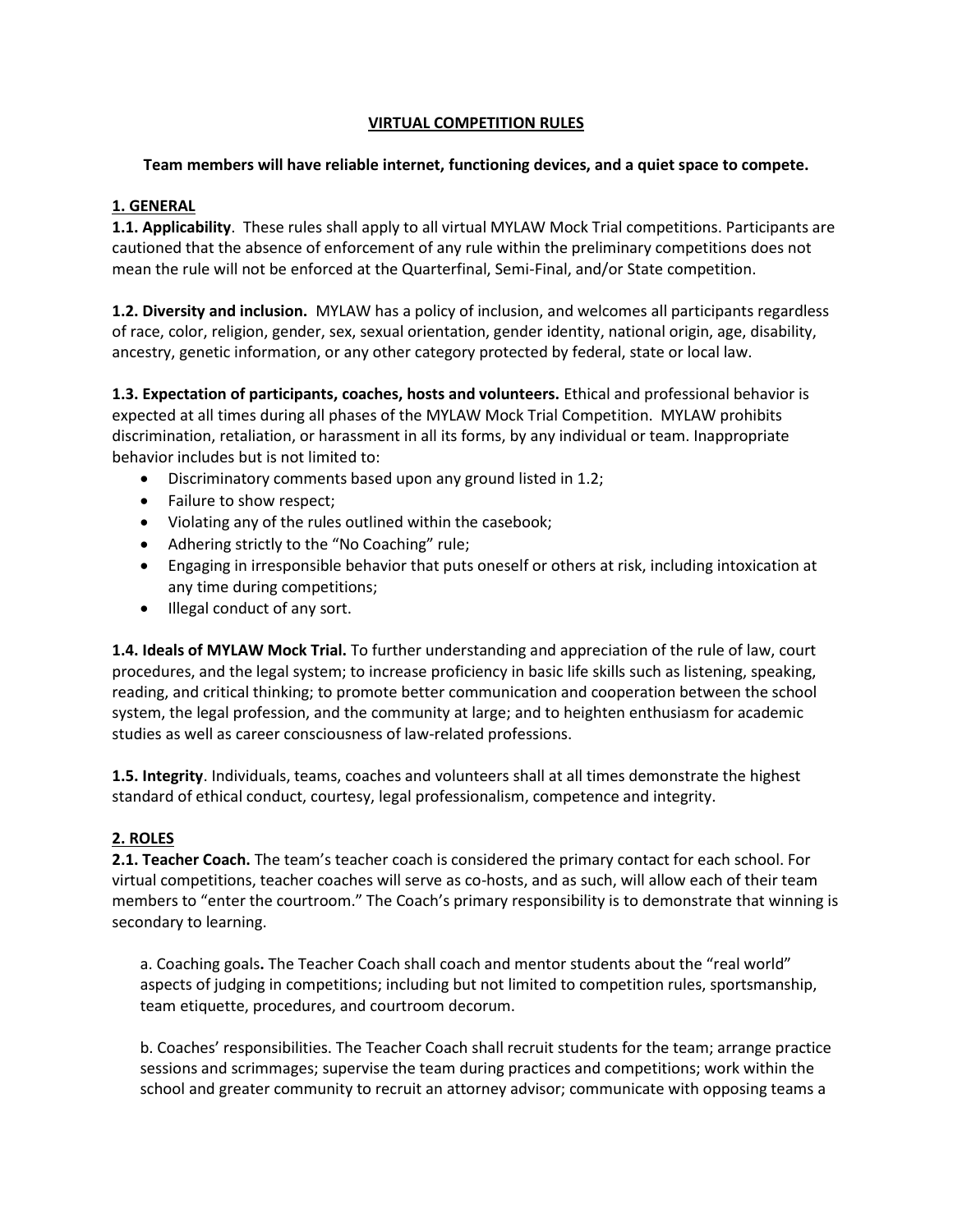minimum of 24 hours prior to competition regarding any relevant issues including the identification of witnesses; and ensure that the team appears at all scheduled virtual mock trial competitions. Every coach has an obligation to instill by example in every student, respect for judges, officials and other members of the MYLAW Mock Trial community.

**2.2. Circuit Coordinator.** In traditional Mock Trial competition years, the Circuit Coordinator serves as the primary contact for schools. For the purpose of the 2020-21 virtual competition year, Circuit Coordinators will assist with dissemination and collection of information from schools, as well as judge recruitment. Coordinators will also serve as a conduit for coaches' questions and/or concerns which will then be brought to the attention of MYLaw.

**2.3. Local and State Bar Associations.** The Bar Associations shall advocate involvement of local attorneys in advising teams and hearing/scoring trials.

**2.4. Attorney Advisors**. It is the role of the Attorney Advisor to teach basic court processes and procedures, to review and explain modified rules of evidence and their application to the case at hand, and most importantly, to exemplify fairness, professionalism, integrity, and the ideals of the American justice system. In the absence of an Attorney Advisor, these responsibilities become that of the Teacher Coach.

**2.5. MYLAW.** MYLAW shall provide the Mock Trial case, guidelines, and rules for the competition; oversee the virtual competition; disseminate information to each team; provide technical assistance; provide certificates to all registered participants who compete for the season; assist in recruitment of schools; and act as liaison in finding legal professionals to assist teams.

# **3: REGISTRATION AND PAYMENT**

**3.1. Registration information.** Registration information as well as a list of all participating teams may be found on [www.mylaw.org.](http://www.mylaw.org/)

**3.2. Team Payment**. Payment is expected by the registration deadline. MYLAW requests that payments be made online if possible in the 2020-21 competition year. Payments may be made through the PayPal link found on the MYLAW.org website. An invoice is available on the MYLAW.org website for your convenience.

**3.3. Primary Contact/Teacher Coach.** Each school must have a primary contact person, in most cases the Teacher Coach, in order to register. The Teacher Coach shall be the person MYLAW and/or the Circuit Coordinator communicates with when applicable. All primary contact persons' information shall be current, and shall be listed on the registration form at the time of registration. If a teacher is not available to serve as the primary contact, a parent, administrator or other school affiliate may do so with the permission of the school principal and as much notice as possible to MYLAW and/or the Circuit Coordinator.

# **4. TEAMS**

**4.1. Team make-up.** A team must be comprised of no fewer than eight (8) but a maximum of twelve (12) student members from the same high school, with the exception of high schools with a Maryland State Department of Education inter-scholastic athletics designation of Class 2A or Class 1A, which may combine with any other schools in the LEA in those classifications to field a team. A team may carry up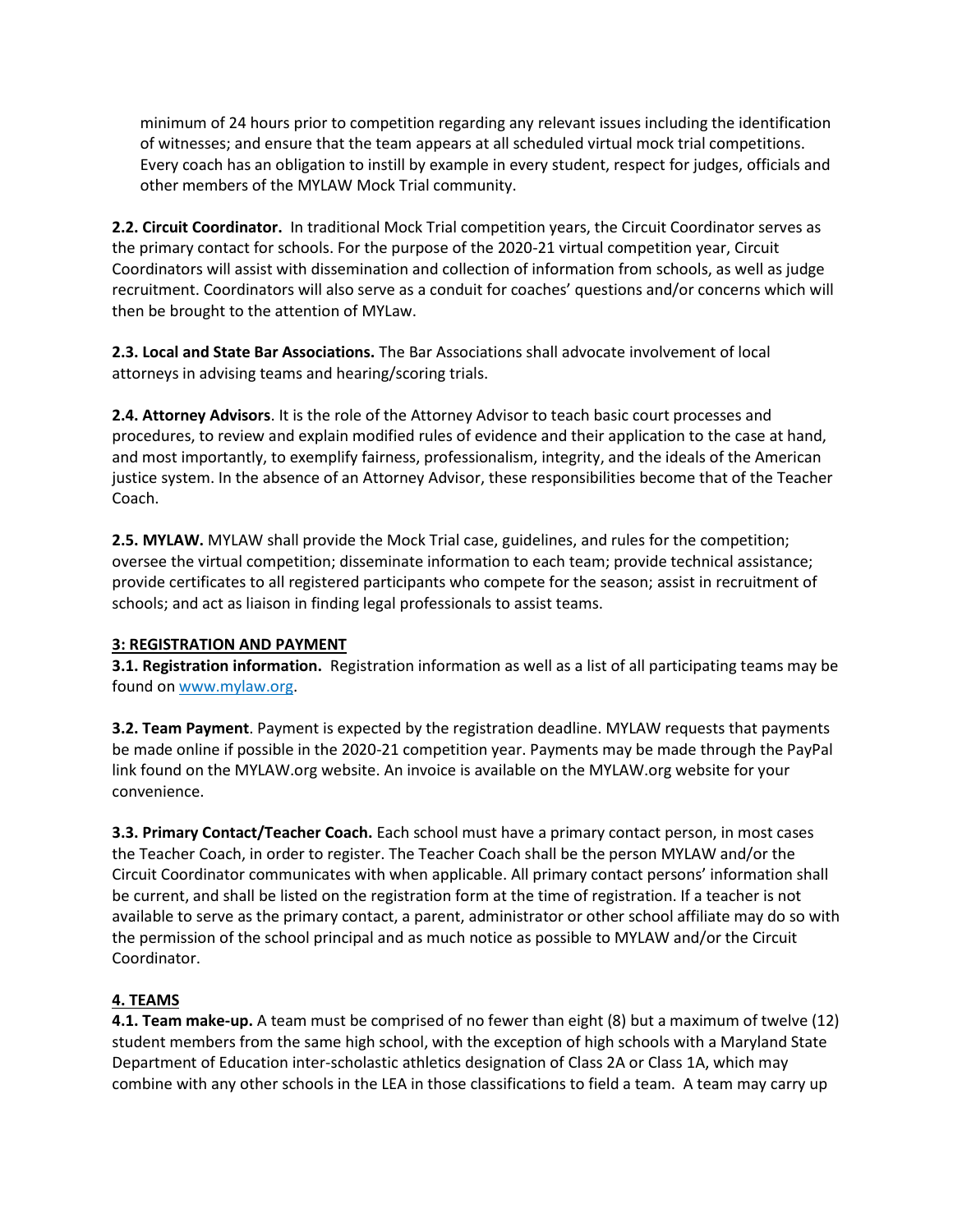to two alternate students, who are permitted to compete only in the event that one of the twelve official members can no longer participate as a member of the team.

#### **4.1a and 41b. Reserved.**

**4.2. Team Roles.** Teams may use its members to play different roles in different competitions.

- a. For any single competition, all teams are to consist of three attorneys and three witnesses, for a total of six (6) different students.
- b. Reserved.

**4.3. Fielding teams.** High schools that field two or more teams shall not, under any circumstances, allow students from Team A to compete for Team B or vice-versa.

- a. Each team must have its own Teacher Coach and Attorney Advisor, separate and apart from the other team.
- b. Reserved.

**4.4. Team Information.** Teacher Coaches of competing teams are to exchange information regarding the names and gender of their witnesses at least 24 hours prior to any given round.

- a. Teacher Coach for the plaintiff/prosecution should assume responsibility for informing the defense Teacher Coach.
- b. A physical identification of all team members must be made in the courtroom immediately preceding the trial.

**4.5. Attorney Advisor.** Every effort should be made for teams to work with an Attorney Advisor to effectively prepare for competition.

# **5. COMPETITION**

**5.1. Forfeits**. All registered teams agree to attend all scheduled competitions, even in instances where a team has an inadequate number of students. Forfeits shall occur this season only in the event that multiple members of one team are unable to finish the trial. In the event that one student loses connection and is unable to rejoin the trial by the time their next trial function arrives, another student on that team's roster shall fill the missing student's role. If the student loses connection after the trial has begun, the replacement student may include another student already competing in that trial (for example, one attorney could fill two roles or one witness could play two parts). If the connection issues occur before the trial begins, the replacement student may not include another student already competing in that trial. (In other words, if the issue arises before the case is called and it appears likely that the student with connection problems will be unable to reconnect in time to complete their role, their replacement must be someone else on the roster not competing in the round.) In the event a team refuses to designate a replacement competitor, all trial functions not performed should be scored a zero by the scoring judges.

**5.2 Notification**. Coaches shall make every effort to notify, by email, the local coordinator, MYLaw and the opposition's coach in advance of the competition if there are an inadequate number of team members.

#### **5.2. Reserved.**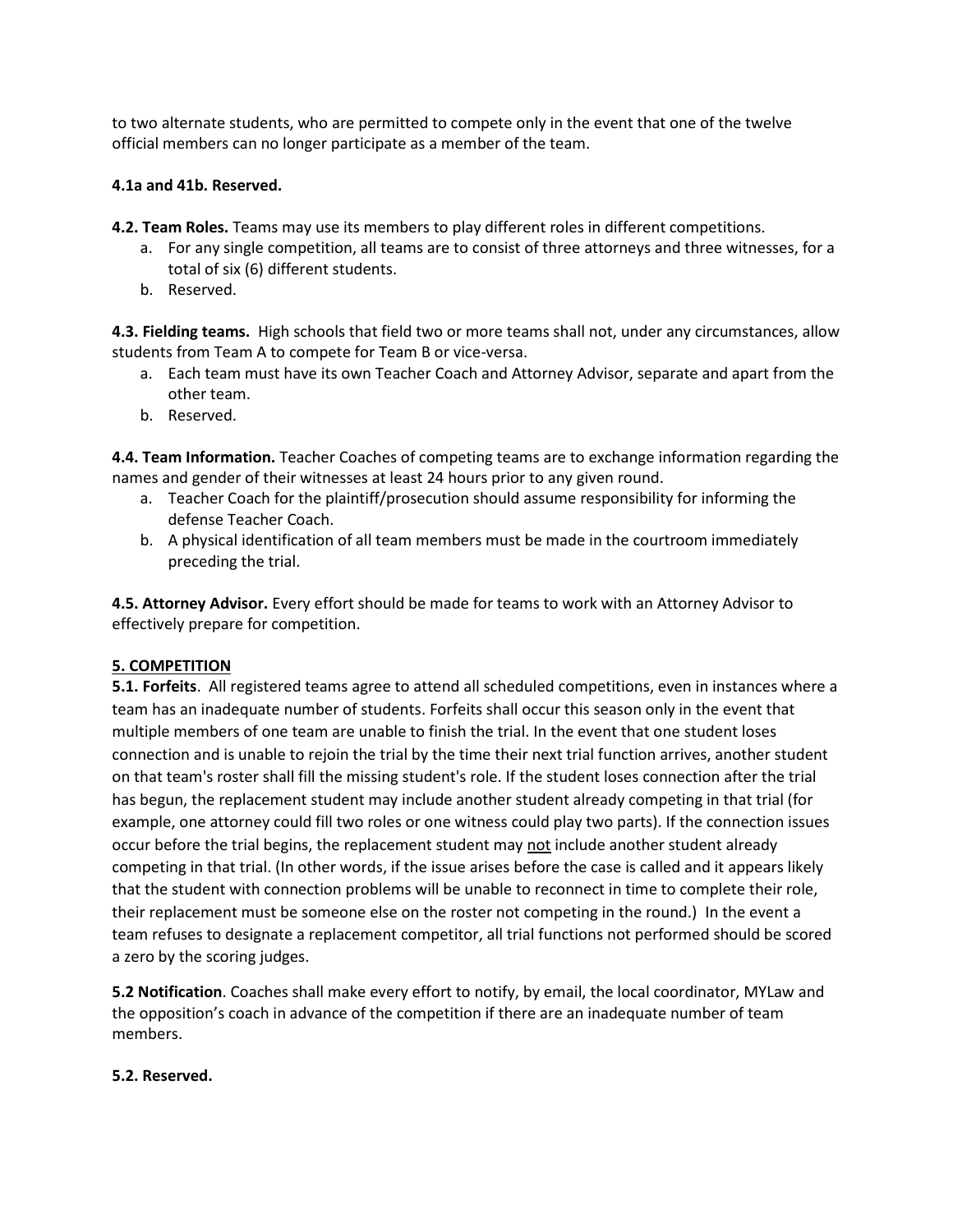**5.3. Structure and dates of competition.** In a traditional, "in-person" competition year, areas of competition coincide with the eight Judicial Circuits of Maryland. This year, teams will compete in a true, statewide competition. Teams will compete at least once a week, beginning in early January and continuing through the end of February. Quarterfinal, semi-final and state championship competitions will be held in March, ending before March 26. A complete schedule of competitions will be published in December.

# **5.4. Reserved.**

# **5.5. Reserved.**

**5.6. Rendered decisions.** Attorneys and judges may preside over, and render decisions, for all matches. If possible, a judge from the Court of Appeals or Court of Special Appeals will preside over, and render, a decision at the State Finals.

# **5.7. Reserved.**

# **5.8. See Rule 5.3.**

**5.9. Declared winner of preliminary competitions must agree to participate on the scheduled dates for the remainder of the competition or be eliminated.** Any team that prevails in a competition and advances to the next round, must agree to participate on the dates set forth for the remainder of the competition. Failure to do so will result in the team's elimination from the competition and the first runner-up in that division will advance in their place.

# **6. JUDGING AND SCORING**

**6.1 PROCess.** An online scoring software called PROcess will be utilized throughout the competition season. Each judge will score the competition independently. It is entirely possible that teams will tie, as the "tie point" rule has been removed. Teams will log in to PROcess following the conclusion of each round of competition to view scoresheets, comments and standings.

- a. Regular season. During the regular season, every effort will be made to secure two scoring judges for each competition. If, for any reason, two judges aren't able to score, we will identify a judge to review the recording and submit a second score sheet OR the single score sheet will be duplicated.
- b. Quarterfinals, Semi-Finals and State Championship. During the playoffs, every effort will be made to secure a presiding judge and three scoring judges.

**6.2 Judges' decisions are final.** Appeals are not allowed. MYLaw retains the right to declare a mistrial in the event of a gross transgression of the organizational rules and/or egregious attempt to undermine the intent and integrity of the Mock Trial Competition

# **7. DIRECTLY PROHIBITED**

**7.1. No coaching.** There shall be no coaching of any kind during the enactment of a mock trial:

- a. Student Attorneys may not coach their witnesses during the other team's cross examination;
- b. Teacher and Attorney Coaches may not coach team members during any part of the competition;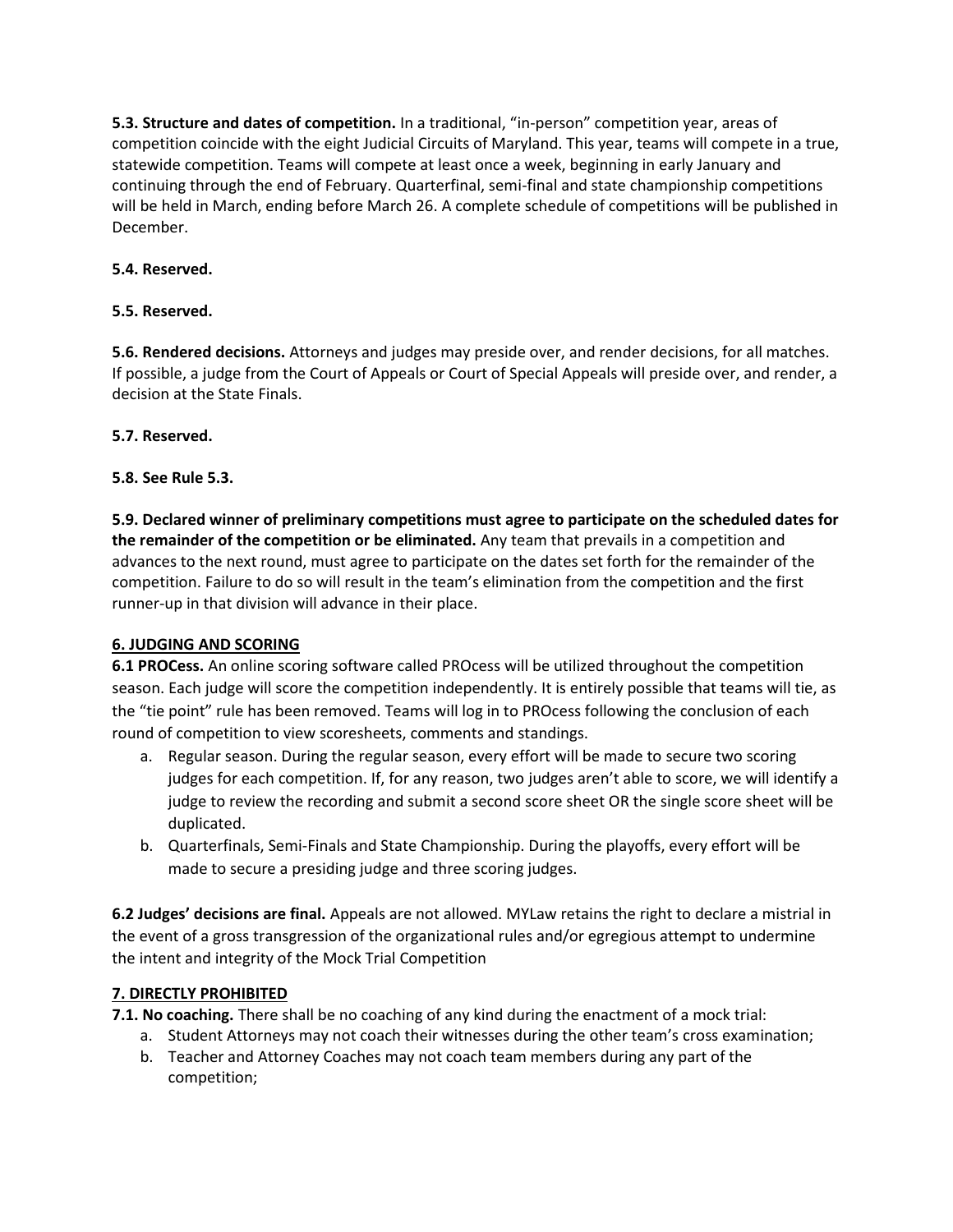- c. Members of the team who are not participating that particular day may not coach team members who are competing;
- d. Coaches and team members are prohibited from using their electronic devices for any means of coaching;
- e. Reserved.
- f. Reserved.

**7.2. Notice of team demographic information is prohibited.** Team members or other affiliated parties, shall not, before or during the trial, notify the judge of the students' ages, grades, school name or length of time the team has competed.

**7.3. Attendance of an opponent's competition is prohibited.** Members of a school team entered in the competition, including Teacher Coaches, back-up witnesses, attorneys, and others directly associated with the team's preparation, shall not attend or listen to virtual or in-person enactments of any possible future opponent in the competition.

# **7.4. Use of Electronics**.

- a. Cell phones must be completely silenced during the course of the competition.
- b. Recording. This rule has changed since the first draft. Teams may not record any portion of competition. CRC Salomon will record each competition in the event that judges need to access a match for the purpose of scoring (i.e. if there is a glitch with the scoring software or if both judges lose their internet connection). These recordings will be held for a period of one week and then destroyed.
- c. Team members should turn their microphones and cameras off when they are not actively participating in trial. Judges will be instructed to hide non-video participants.

# **8. GENERAL TRIAL PROCEDURES**

- **8.1 Time limits.** Each team must complete its presentation within forty-two (42) minutes.
	- a. Each side has a combined total time of forty-two (42) minutes for direct examination, cross examination, re-cross/re-direct and voir dire (if permitted);
	- b. Opening statements and closing arguments are five (5) and seven (7) minutes, respectively, and are not included in the forty-two (42) minutes permitted under 8.1a.
	- c. The "clock" pause during objections (including any arguments related to those objections), bench conferences, the setting up of demonstrative exhibits prior to the examination of a witness (where such activity is permitted by the presiding judge) and court recesses;
	- d. There is no objection permitted by any party based on the expiration of time;
	- e. The presiding judge shall have discretion to stop time or add time for technical difficulties in a virtual competition that do not rise to the level of an emergency in Rule 10.

**8.2 Use of a Bailiff and Tech Chair.** Teams are strongly encouraged to employ non-competing Mock Trial team members as bailiff and Tech Chair during each competition. **Once teams reach the quarterfinal competitions, the use of a bailiff is mandatory**. A Tech Chair is suggested so that the sharing of documents is managed by one person throughout the course of the competition, although the bailiff may do both.

a. Each bailiff will keep time for the opposing team. Bailiffs from the two teams will work together collaboratively to ensure the accuracy of their records. The bailiffs will confer using the private chat feature to determine how much time remains for each team.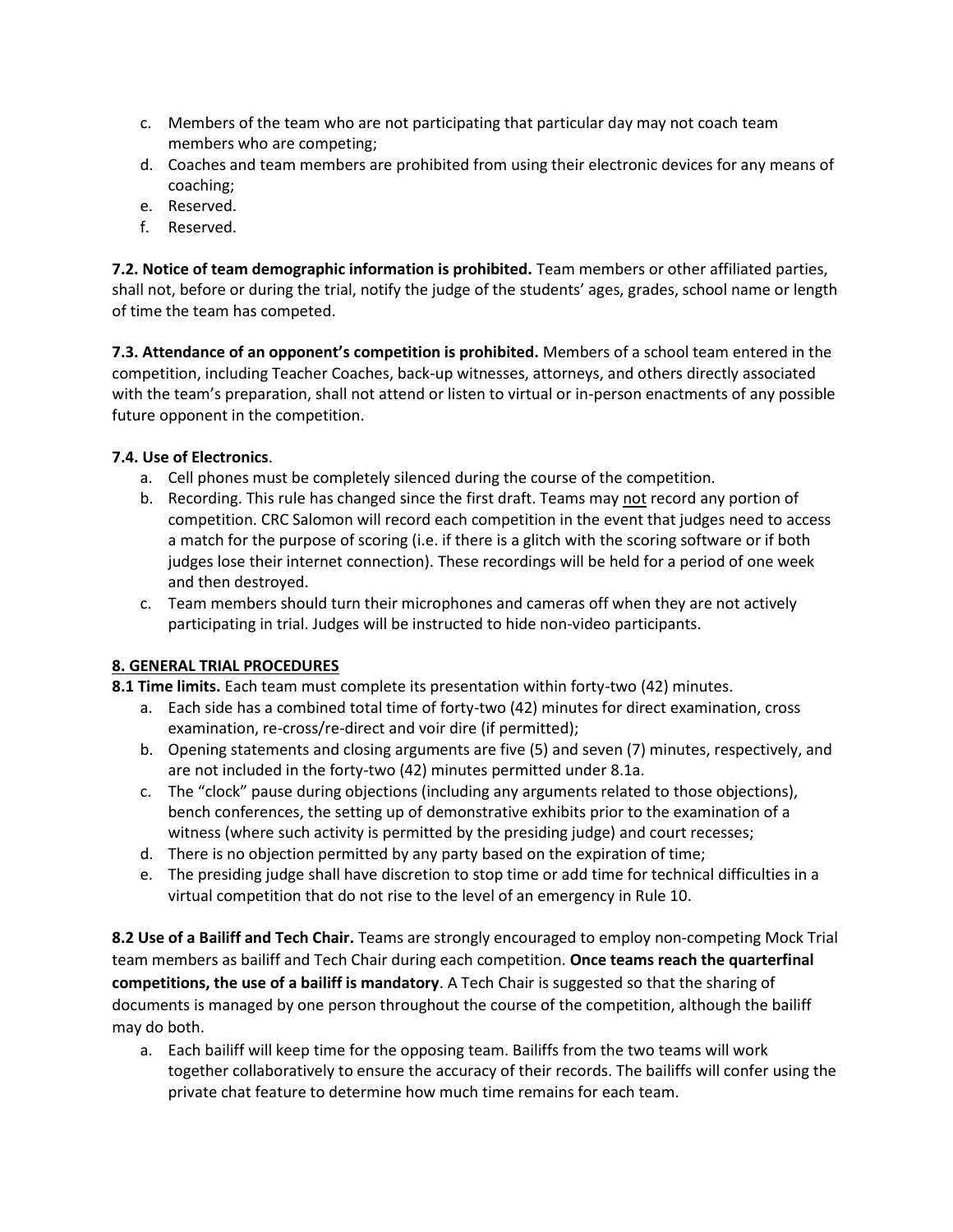- b. Each bailiff shall have two stopwatches, cellphones, or other timing devices. The second timepiece is intended to serve as a backup device.
- c. Each bailiff shall have visual displays (e.g. cards or pieces of paper) of numbers counting down from 42 in 10-minute intervals (for example, 40, 30, 20, 10, etc.). At each of these intervals, the Bailiff may turn on the camera in order to visually display time remaining, or the bailiff may use the chat feature. At the 10-minute mark, the bailiff must turn on the camera to display the remaining intervals of 10, 5, 3, 2, 1 minute intervals. When the number zero is displayed visually, the presiding judge will announce that the team's presentation is concluded. Teams may ask the presiding judge for courtesy time to complete a presentation, but the extension of courtesy time is intended to permit a team to complete a sentence or thought. It should not extend beyond 15 seconds.
- d. In the event that only one team brings a bailiff, that person shall keep time for both sides; it is incumbent upon the coaches to notify opposition if they do not have a bailiff.
- e. The bailiff(s) will also announce the Judge and call the case. Witnesses will be deemed sworn in ahead of competition.
- f. While the use of a bailiff is discretionary during regular season competitions, it is mandated in quarterfinal, semi-final and state competitions.

#### **8**.**3 Student Attorneys.**

- a. Roles**.** The Student Attorney who directly examines a witness is the only attorney who may raise objections when that same witness is being cross-examined. The student attorney who raises objections on direct examination must be the same attorney who then cross-examines that same witness. This same principle applies if a Student Attorney calls for a bench conference; i.e., it must be the attorney currently addressing the Court. The student attorney who handles the opening statement may not perform the closing argument.
- b. Addressing the Court. In a traditional mock trial, just as if you were in court, the appropriate way to address the court is to stand. In the interest of limiting disruption in the virtual competition process, attorneys shall remain sitting when asking questions or addressing the judge.
- c. Appropriate attire, as if you are appearing in court, is expected of all competing team members.

# **8.4 Evidentiary Materials and Procedure for Introduction of Exhibits.**

- a**.** All witnesses shall have case materials in their possession, but they may only refer to them when prompted by an examining attorney.
- b. Attorneys will not physically approach their witnesses; instead, they will identify the exhibit they wish to show the witness, and request the Court's permission for the witness to view it.
- c. Attorneys will not be required to confirm they have shown the exhibit to the opposing counsel.
- d. When an exhibit or document is shown to a witness, a member of the examining attorney's team shall make that document available to all participants via "screen sharing." The member of the team posting the exhibit must be a competing team member (including the Bailiff). It is preferable for teams to separately identify a tech chair who handles evidence and a Bailiff who handles timekeeping, but your Bailiff may handle both if necessary.
- e. Exhibits or other documents posted in this manner will be considered not to have been shown to the jury unless they are admitted into evidence and formally published to the jury. Publication to the jury is at the presiding judge's discretion.

**8.5 Objections.** Opposing counsel (i.e. the attorney for the other side who is listening to the direct examination) should keep their camera on but their microphone muted. In the event that counsel wishes to object, they should quickly unmute themselves in order to object in a timely manner.